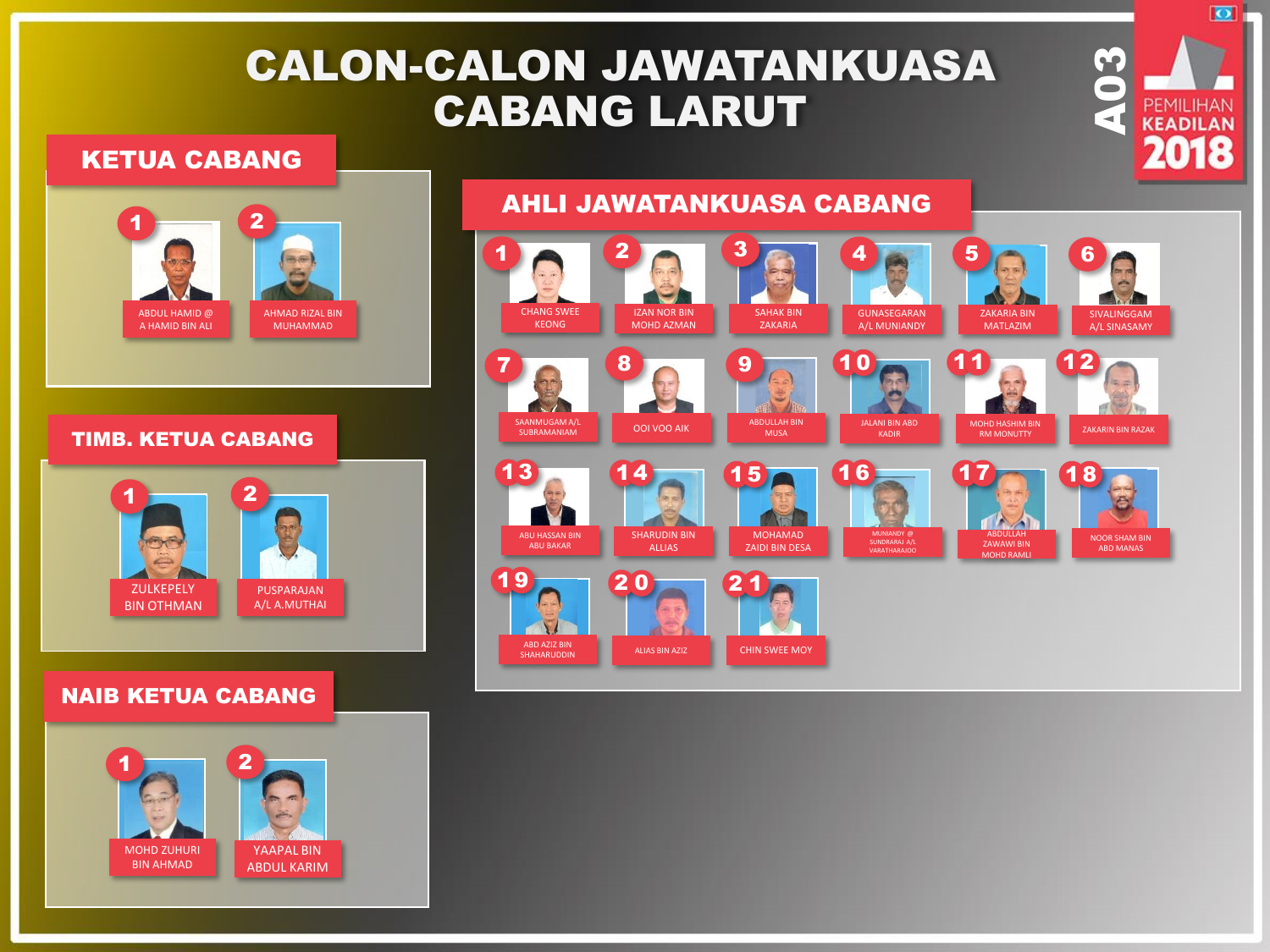# CALON-CALON JAWATANKUASA AMK CABANG LARUT

ADIB BIN MOHAMAD FAZIL

MOHD HASSLAN BIN HUSSAIN

KETUA AMK CABANG



TIMB. KETUA AMK CABANG



#### NAIB KETUA AMK CABANG



AHLI JAWATANKUASA AMK CABANG

> MUHAMMAD IDHAM HUSAINI BIN SAMSI

AMIRUDDIN BIN MOHAMAD NAZRI

AMIRUL AZUAN BIN ABDUL RASHID

> NUR AISHAH ATIQAH BINTI .<br>ZAINAL ABII

GOKILAVANAN A/L THANNIMALAI

ZAIRI BIN MD

MOHAMAD FAIZI

BINTI SHARUDIN

**CONSTRUCTED**<br>**ACCEPTED AND READILIAN** 

 $\overline{\bullet}$ 

MOHAMAD KHAIRUL SYAZWAN